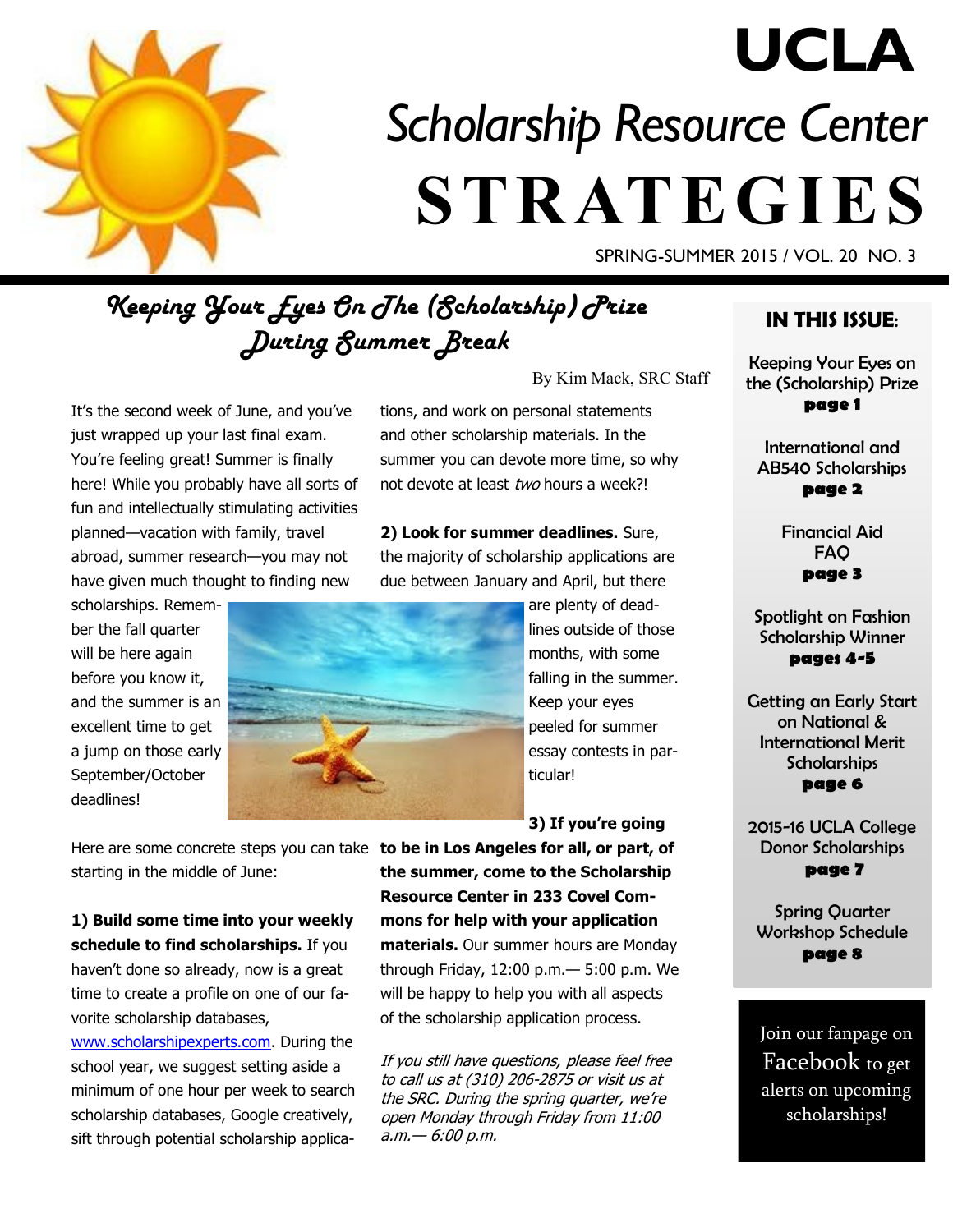# Where do International and AB540 Students Find Scholarships?

By Mac Harris, SRC Staff

Here's the quick answer—drop by the UCLA Scholarship Resource Center in 233 Covel Commons any time during our office hours, which are Monday - Friday from 11 am to 6pm. Typically, we at the Scholarship Resource Center recommend online scholarship search engines as the best starting point for U.S. citizens seeking scholarship opportunities. However, those

search engines typically do not help international and undocumented students nearly as much as they do U.S. citizens, since many of the essay contests found through those search engines exclude international and undocumented students from eligibility.

Instead, we encourage international and undocumented students to make use of special resources that our staff has assembled at the SRC office in Covel Commons. We have a handout entitled "Resources for International and AB540 Students" that includes links to a number of useful online resources, such as scholarship search engines that (unlike most search engines) do focus on international students and scholarship listings geared toward AB540 and noncitizen students. We also have a folder that collects printouts of various individual

scholarship opportunities open to international and AB540 students, which our staff members have retrieved from Internet searches. A number of scholarship catalogues appear at the front of the folder, followed by a number of scholarships organized by due date. In the very back of the folder, we have a few general resources relevant to international and undocumented

> students (such as information about loans), as well as a final section of scholarships open to international and undocumented graduate students.

The Scholarship Resource Center's website ([www. scholarshipcenter.](http://www.scholarshipcenter.ucla.edu)  [ucla.edu\)](http://www.scholarshipcenter.ucla.edu) also includes re-

sources useful to international and undocumented students. From the home page, click on "Scholarship Search" and then click again on "International Student" to find a variety of useful links that include both scholarship opportunities and more general resources useful to international and undocumented students. Between our handout, our scholarship folder, and our online resources, international and undocumented students will find more than enough at the UCLA Scholarship Resource Center to initiate a successful scholarship search.

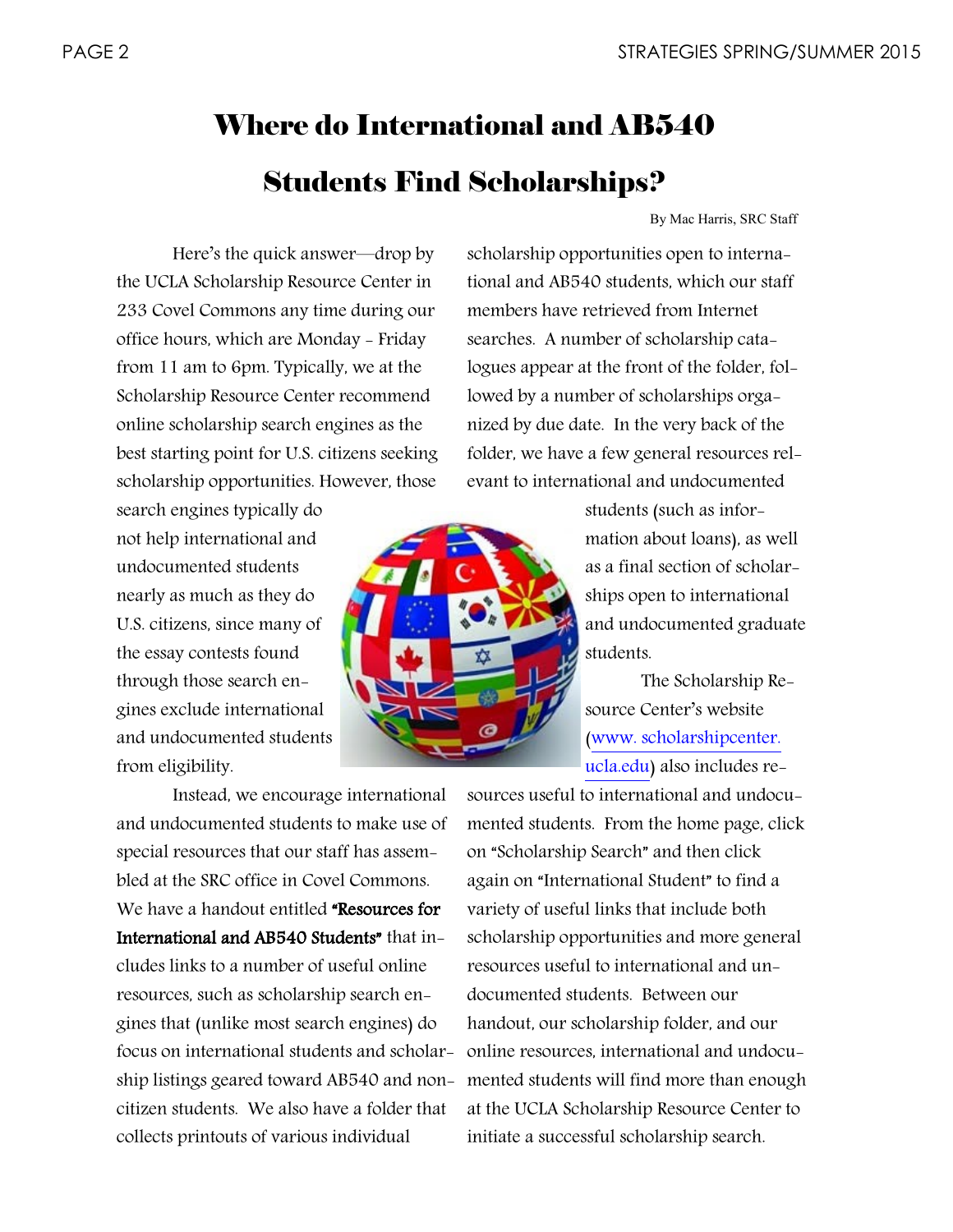

# **Is financial aid available for the summer?**

Summer aid is available to newly admitted and continuing UCLA students enrolled in UCLA Summer Sessions, the College Summer Institute, Summer Sessions at another UC (crosscampus enrollment) or theUC Summer Travel Program. You can only receive assistance for ONE summer program. As of the Summer of 2012, financial aid is no longer available for Non-UC Study Abroad programs.

## **What type of aid is available during the summer?**



plicants (that<br>FAFSA and/c<br>r the due date<br>r same types<br>ner as during<br>ral, State ,and<br>al Perkins and<br>udy (for som<br>ts (those who On-time applicants (that is, those who submit their FAFSA and/or the summer application by the due date) will be considered for the same types of awards during the summer as during the academic year: Federal, State ,and University Grants; Federal Perkins and Direct Loans; and Work-Study (for some programs). Late applicants (those who submit their FAFSA and/or the summer application late) will be considered for Federal Pell Grants and Direct Loans only. Please refer to the summer guides (available under "Publications" on the UCLA Financial Aid Office website) for additional information about finding funding for summer sessions.

# **How do I apply for summer financial aid?**

In addition to completing the FAFSA, you must also complete the online Summer Financial Aid Application. The application and filing timeline will vary depending on the summer program for which you seek assistance. The UCLA Summer Session application is available on the UCLA Financial Aid Office website beginning April 1 (http://www.fao.ucla.edu/summer/ Summer Info.htm). The priority deadline for submitting the summer application is April 30 to be considered for all types of aid. If your summer application is filed after April 30, and/ or your FAFSA is submitted after March 2, you will be considered as a late applicant and the types of aid available to you will be limited. Please check the UCLA FAO's home page for information about applications and deadlines for other summer programs.

Remember, you must apply separately for summer financial aid! For more information visit the UCLA Financial Aid Office website at http://www.fao.ucla.edu

A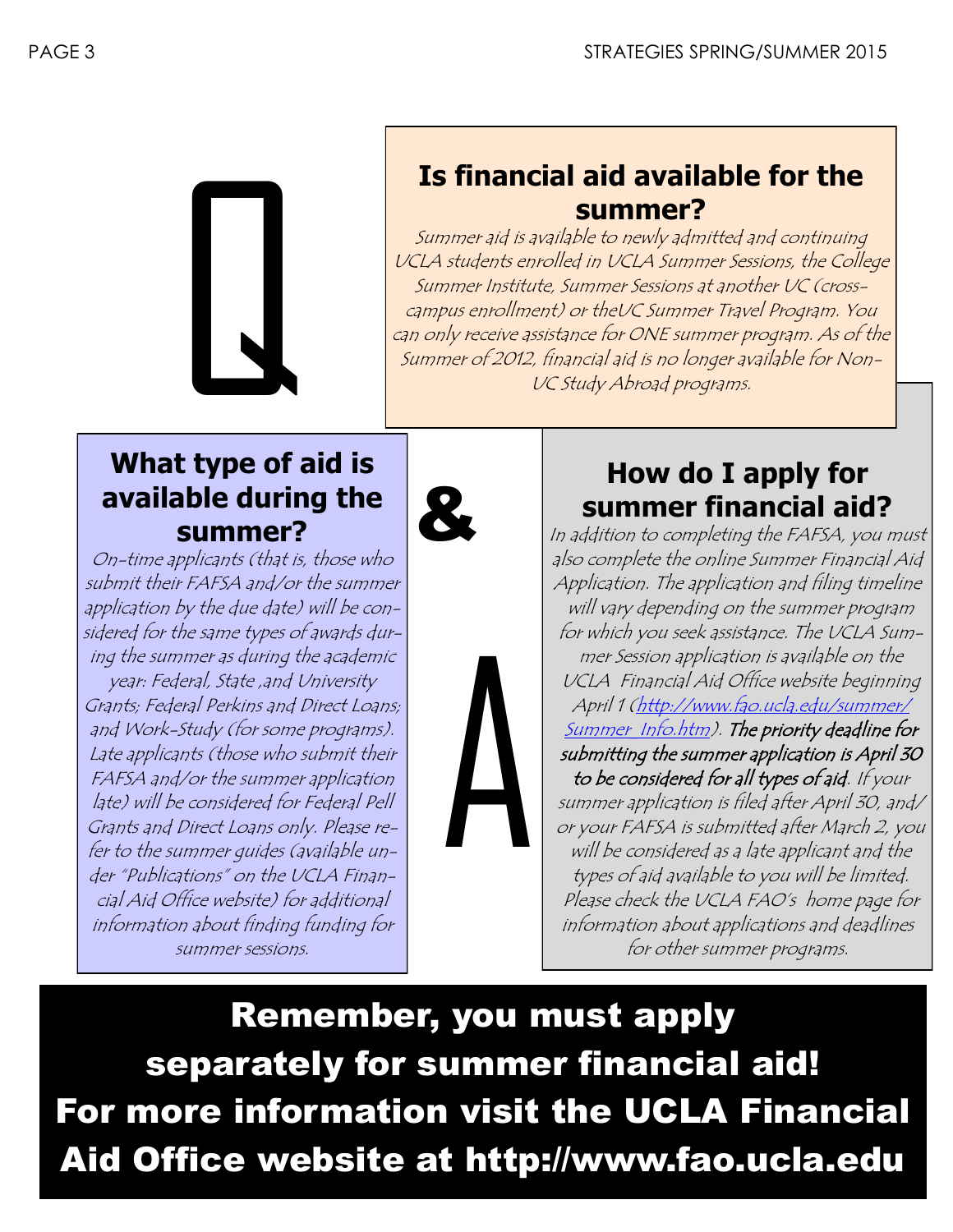# Spotlight on SRC Scholarship Winner: Interview with Fashion Scholarship Winner Anna LaPlaca

By Elizabeth Raisanen, SRC Staff

Anna LaPlaca is UCLA's new winner of the YMA Fashion Scholarship Fund (FSF) award, a \$5,000 merit-based national scholarship that includes a fashion-industry summer internship. Here, Anna offers insight into the FSF application process.

### **What is your major? What motivated you to apply for the FSF Scholarship?**

\*\*\*\*\*\*\*\*\*\*\*\*\*\*\*\*

I switched my major a few times during my freshman year, but I am currently on track to apply to the Communications major this summer. My minor is in Italian. I've always had a strong interest in the fashion industry and the creative

side of the business, so when I switched my major track to Communications, I also made the conscious decision to pursue a career in fashion journalism, marketing, or editorial work. I starting interning with fashion PR firms, writing for [www.CollegeFashionista.com,](http://www.CollegeFashionista.com) and I joined a couple

of fashion-related clubs on campus. When I heard about the FSF Scholarship, I knew I had to apply because it's such a unique opportunity, especially for UCLA students. I wanted something that would connect me to the fashion industry, and that is exactly what the FSF Scholarship does. For UCLA especially, which doesn't offer fashion industryrelated courses of study, there's no doubt that this scholarship is the absolute best way to create a future career for yourself in fashion!



### **How does the FSF scholarship application process work?**

The scholarship's application includes a detailed case study of a fashion business or brand. You can either complete the Design side of the application or

> the Business side, which is the one I chose to do. The case study calls for the assessment and analysis of the brand across a diverse range of components. You need to have a creative mind to complete the Marketing Plan, but you also need to acquire knowledge of finance and economic terms to complete the Pricing Plan and SWOT analysis of the brand. The bottom line is, be as resourceful and detailed as possible in your responses.

### **What happens once you win an FSF Scholarship?**

Once you are chosen as a scholar, you travel to New York in early January for the awards dinner, which is held at the Waldorf Astoria every year. The dinner is truly an industry event where many influential people come to network and meet the scholars who are essentially the next generation of the fashion industry. At this event, take advantage of every introduction and connection, because you never know who may help you land that dream internship or job. The next day is the Internship Fair where you hand out your resume and speak with HR representatives from a selection of FSF member companies. The goal is to land an internship for the following summer. Even if you don't walk away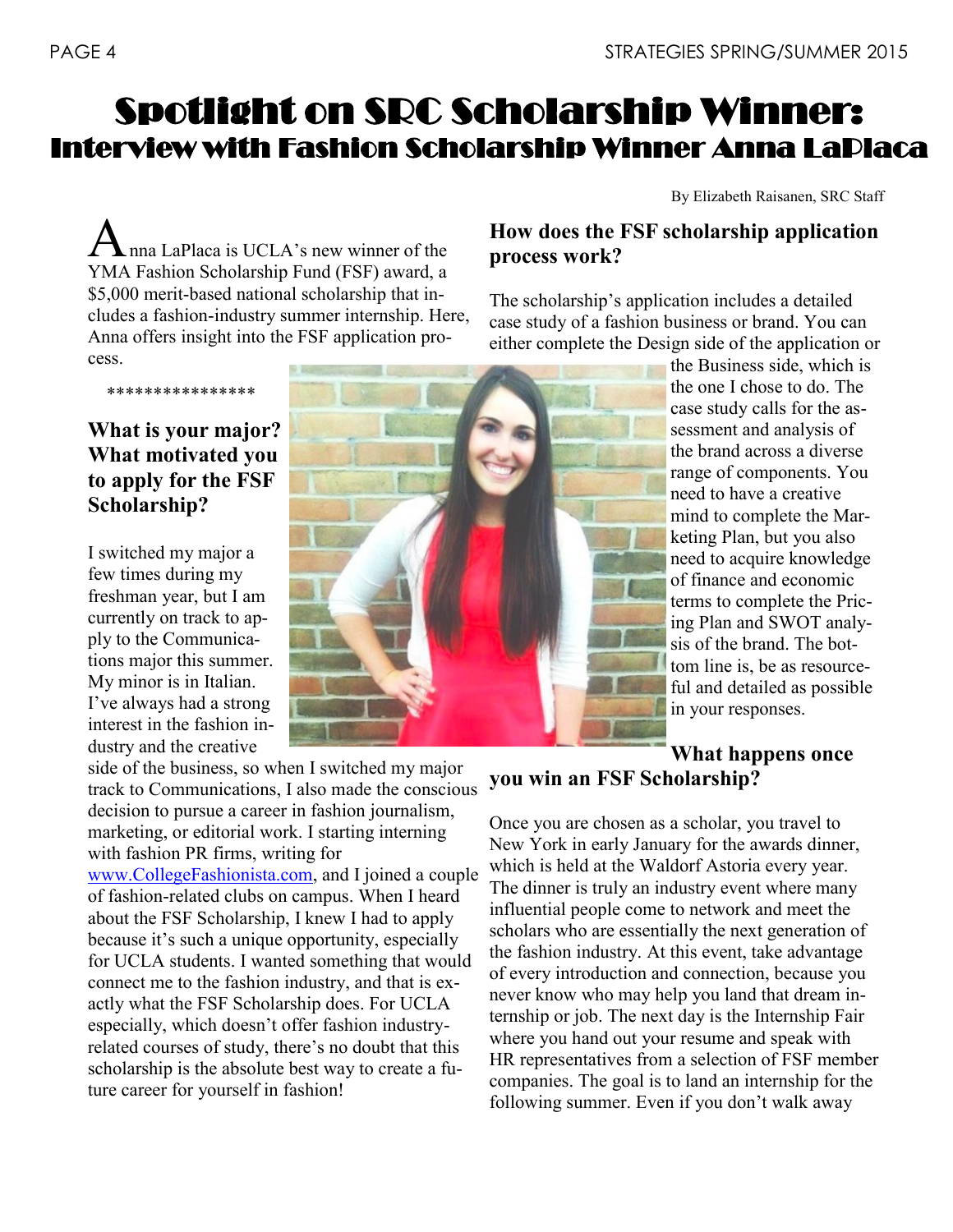from that event with an internship offer, your mentor will help you with the job search process.

### **Where can UCLA students who are interested in fashion find other students with similar interests?**

I think it's a common perception that because UCLA is primarily a liberal arts university, we don't have a community of students passionate about this industry and serious about a career in it. My experience has been quite the opposite. This year, I became involved with the executive board for UCLA's Fashion and Student Trends (FAST) student group, and I've met so many talented and creative people who share my career goals. I also work for *Denizen Magazine*, which is a wholly student-run fashion and lifestyle online publication, as their managing editor. These two clubs have provided me with a wonderful community of like-minded students and have allowed me the space to grow creatively. So essentially, if you're interested in fashion, just look around a bit and you'll find a whole community of students at UCLA who share a serious interest in this industry.

### **What advice would you give FSF applicants as they prepare their case studies for the 2015-16 application cycle?**

Give yourself a lot of time to complete the case study! There may be terms that you've never seen before. Do some Google searches, ask friends, family members, professors, and TAs for assistance. My number one piece of advice is to be resourceful! You never know who may provide you with the knowledge you need to complete a certain component of the case study. My second piece of advice is to be detail-oriented. Flesh out all of your ideas. Think broadly at first and use others as sounding boards for your ideas. Once you've decided on a general track, think more and more narrowly until you can pinpoint exactly how you'd carry out each component that you are suggesting for the given brand or business in the case study. Be as specific as possible.

Finally, think outside the box and be creative. There's nothing better than standing out with a unique vision. Above all else, don't give up! This may be a long and grueling application process, and it's likely you've never done anything like this before, but by completing the case study you'll gain valuable business and analytical skills, things that are important no matter what you do. Just try to remember that you are applying because you have a serious interest in pursuing a career in fashion, and winning the FSF Scholarship will bring you one step closer to achieving that goal.

#### \*\*\*\*\*\*\*\*\*\*\*\*\*\*\*\*\*\*\*\*\*\*

*If you are interested in learning more about the Fashion Scholarship Fund Award or wish to obtain an application and next year's case study, please email [src@college.ucla.edu](mailto:src@college.ucla.edu) with "FSF Scholarship" in the subject line.*



www.fashionscholarshipfund.org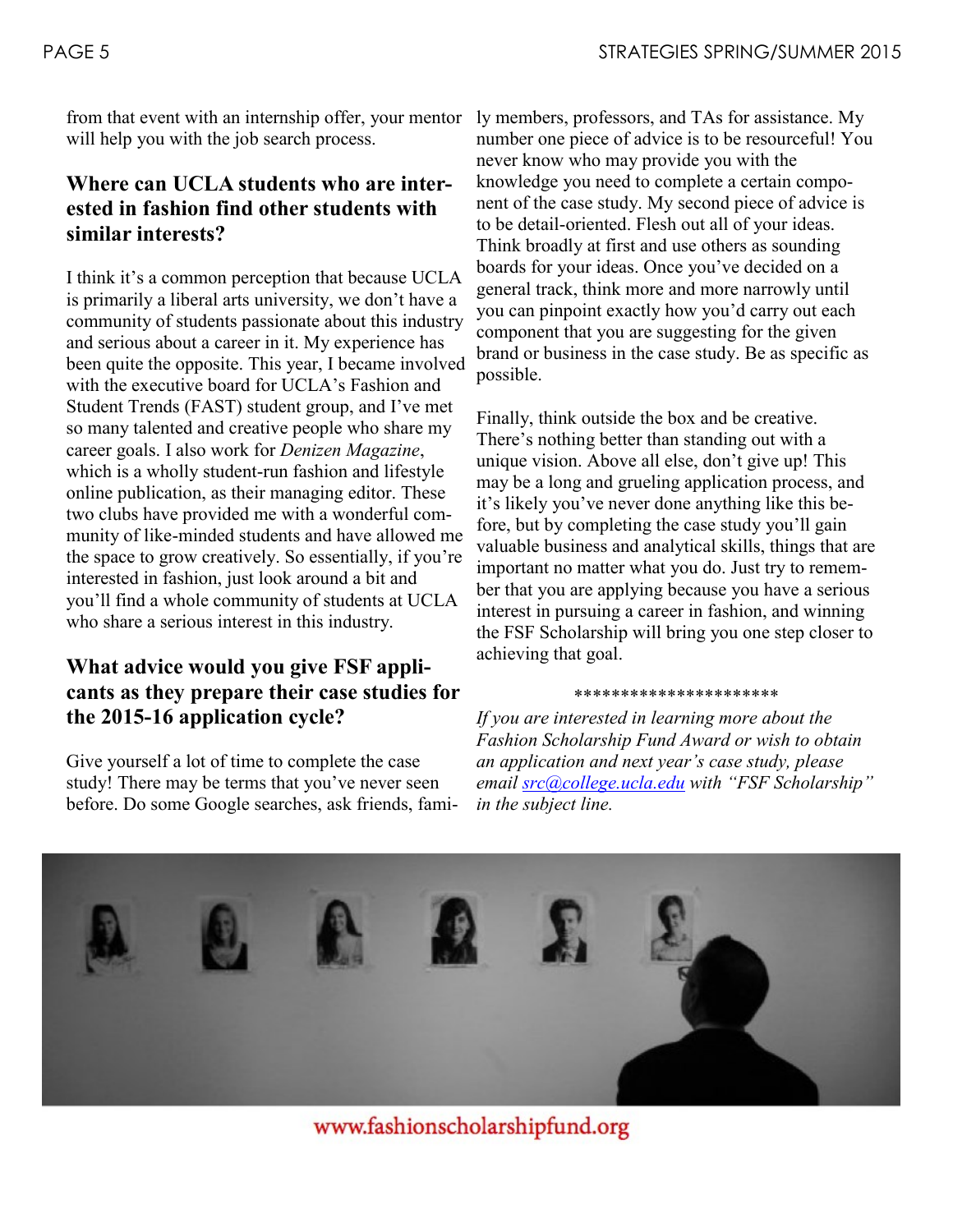# **Getting an Early Start on National and International Merit Scholarships**

#### EARLY DEADLINES

Have you ever dreamed of being a Fulbright recipient or a Rhodes Scholar and seeing the world? Why not try to make that dream a reality? There are prestigious scholarships open to students in every field of study. Above all else, the applications for these highprofile national and international scholarships require planning. While most scholarship deadlines fall between January and April,

these deadlines are often in fall or early winter. That makes the summer a good time to get started on these kinds of applications.

#### GETTING STARTED

Many of these scholarships require institutional nomination — this means working with the UCLA Scholarship Resource Center and your academic advisor to prepare

you to be an excellent candidate. So give us a call at (310) 206- 2875 or visit our office (233 Covel Commons) to discuss your goals and to get started on the process.

#### **SEPTEMBER**

Some national and international merit scholarships due in September include the following awards: the Marshall Scholarship [\(www.marshallscholarship.](http://www.ugeducation.ucla.edu/honors/marshall.html)org) is open to students in any discipline who want to study in Britain. And to study in Ireland, there is the Mitchell Scholarship (http://www.us-irelandalliance.org). The Rhodes Scholarship, for study at Oxford, is open to exceptional students in any discipline (www.rhodesscholar.org).

#### **OCTOBER**

The Churchill Foundation fellowship is for seniors or recent graduates in the fields of engineering and mathematics who want to

[national\\_international/ford.htm\)](http://scholarshipcenter.ucla.edu/national_international/ford.htm). Students interested in fashion should keep in mind the Fashion Scholarship Fund (FSF) award. This scholarship includes not only a substantial monetary prize but also an internship in New York or Los Angeles (www.ymafsf.org/ about-scholarship/).

#### MORE SCHOLARSHIPS

For information on these and many other scholarships, please contact the UCLA Scholarship Resource Center at (310) 206-2875 or stop by our office (233 Covel Commons) in person. Our staff can help you identify awards for which you might be eligible and then help you create the most successful application possible. Take advantage of the summer months to get started on your dream of winning a prestigious national or international merit scholarship!

Join our fan page on Facebook/uclasrc to get alerts on upcoming scholarships! Also, follow us on Twitter @UCLASRC



By Francesca Marx, SRC Staff

study at Cambridge (http://winstonchurchillfoundation.org). For students in the arts, humanities, or social sciences, there is the Jacob K. Javits Fellowship for up to \$30,000 to study in the US or anywhere else in the world [\(http://scholarshipcenter.ucla.edu/](http://scholarshipcenter.ucla.edu/national_international/javits.htm) [national\\_international/javits.htm\)](http://scholarshipcenter.ucla.edu/national_international/javits.htm).

#### NOVEMBER

Some prestigious awards due in November include the Ford Foun-

dation Fellowship. This program seeks to increase the presence of underrepresented minorities in the nation's college and university faculties by funding graduate study for students who show the greatest promise for future achievement as scholars, researchers, and teachers in institutions of higher education ([http://scholarshipcenter.ucla.edu/](http://scholarshipcenter.ucla.edu/national_international/ford.htm)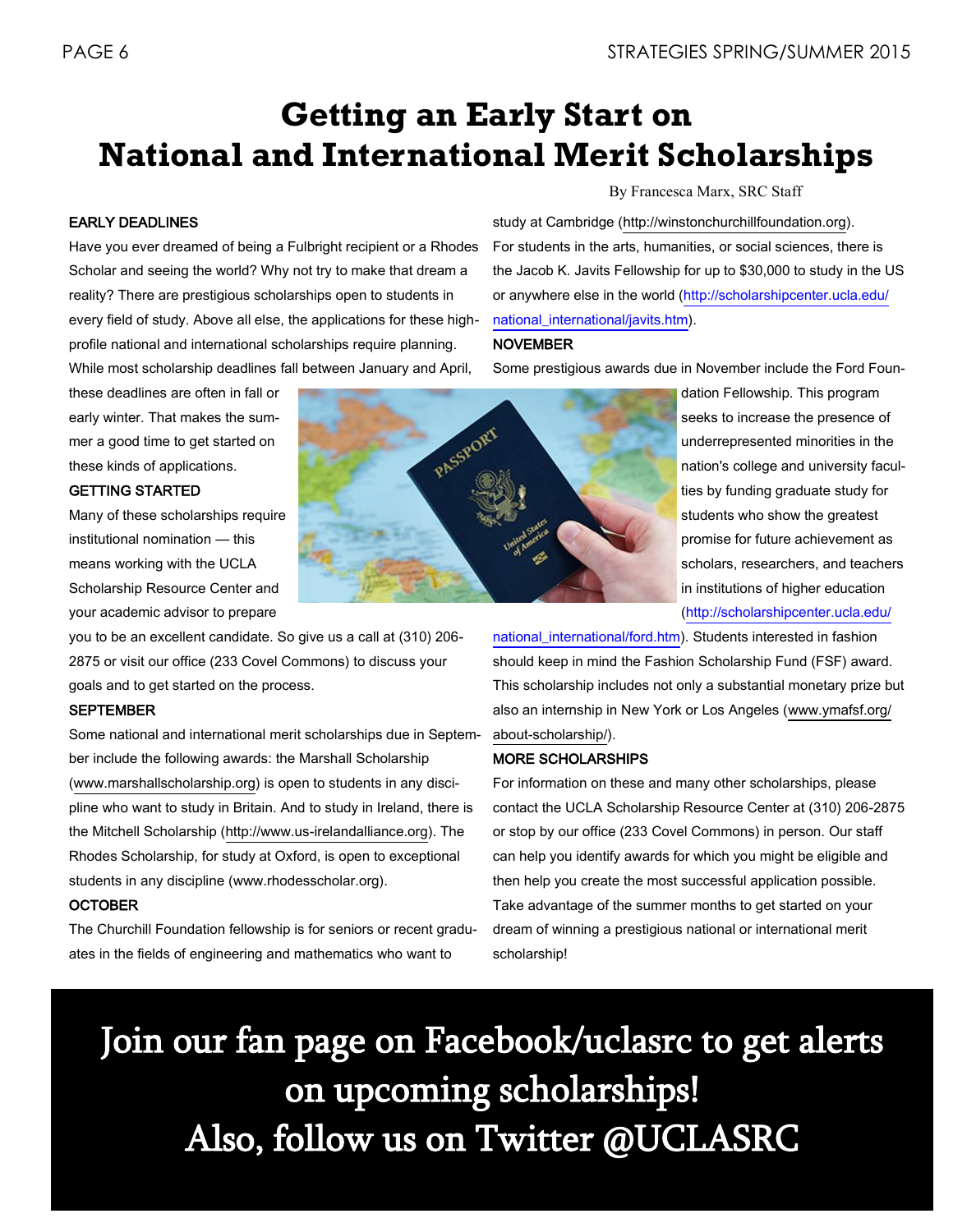# 2015-16 UCLA College Division of Undergraduate Education Donor Scholarships

### GENERAL REQUIREMENTS:

*Applicants must*

- Demonstrate **FINANCIAL NEED by completing the FAFSA (**http://www.fafsa.ed.gov.) **or Dream Application**  (https://dream.csac.ca.gov/)
- Be UCLA undergraduate students enrolled full time within the College of Letters and Science
- Fill out an application online, available at http://www.scholarshipcenter.ucla.edu/DUE/Cont\_Students.html
- Provide all supporting documentation, including an **official or unofficial transcript** and a copy of the **PAL (Provisional Award Letter)** or **FAN (Financial Aid Notification)** letter. DO NOT SUBMIT A DPR.
- Submit completed applications to UCLA Scholarship Resource Center, 330 De Neve Drive, 233 Covel Commons, Box 957247, Los Angeles, CA 90095-7247.

### DUE MAY 15

**Myrtle Hickey De Luce Scholarship**: preference to graduates of Lincoln, Belmont, John Marshall, or other LAUSD high schools who participate in at least one extracurricular activity.

**Heather L. Kase Endowed Scholarship**: preference to female undergraduates of the Jewish faith who demonstrate financial need and academic potential.

**Louis Levy Endowed Scholarship**: students should have a minimum 2.5 cumulative GPA, demonstrate financial need, and have graduated from a CA public high school.

**Los Angeles Chapter of the Links Scholarship**: preference to African-American students who demonstrate financial need and demonstrate a strong record of community service.

**Bess F. Raab Scholarship**: preference to students with a minimum 3.0 cumulative GPA; must provide evidence of participation in at least one extracurricular activity at UCLA or in the community.

**Rancho Park Rotary Club Scholarship**: preference to full-time UCLA seniors of Iranian/Persian descent who actively participate in community service and demonstrate strong financial need; minimum 3.5 cumulative GPA.

**John Ringlbauer & Morris Brown UCLA Veteran's Scholarships**: awarded to a full-time UCLA student who is either currently enlisted or is a veteran of the Armed Forces and who honorably served the US. Preference to those who made the greatest commitment or sacrifice during their service.

**Louis and Zephyr Stuart Scholarship**: preference to Armenian students who demonstrate leadership through extracurricular activities at UCLA and in the community; minimum 3.0 cumulative GPA.

**Jo-Belle Wolf Undergraduate Scholarship**: preference to female students born in the US; minimum 3.0 cumulative GPA.

### DUE JUNE 30

**Nancy Diane Orford Scholarship**: preference to students with cystic fibrosis or other disabilities.

**National Notary Foundation Scholarship**: preference to students with a minimum 3.5 cumulative GPA and CA residents with strong leadership skills (for incoming freshmen only).

**Donald R. Shepherd Scholarship**: preference to students from San Diego County with a minimum 3.75 cumulative GPA (for incoming freshmen only).

Gertrude Pomish Scholarship: preference to students who actively participate in and demonstrate a strong record of community service (for incoming freshmen only).

Leah Bettelman: available to first-year students with high merit and high financial need.